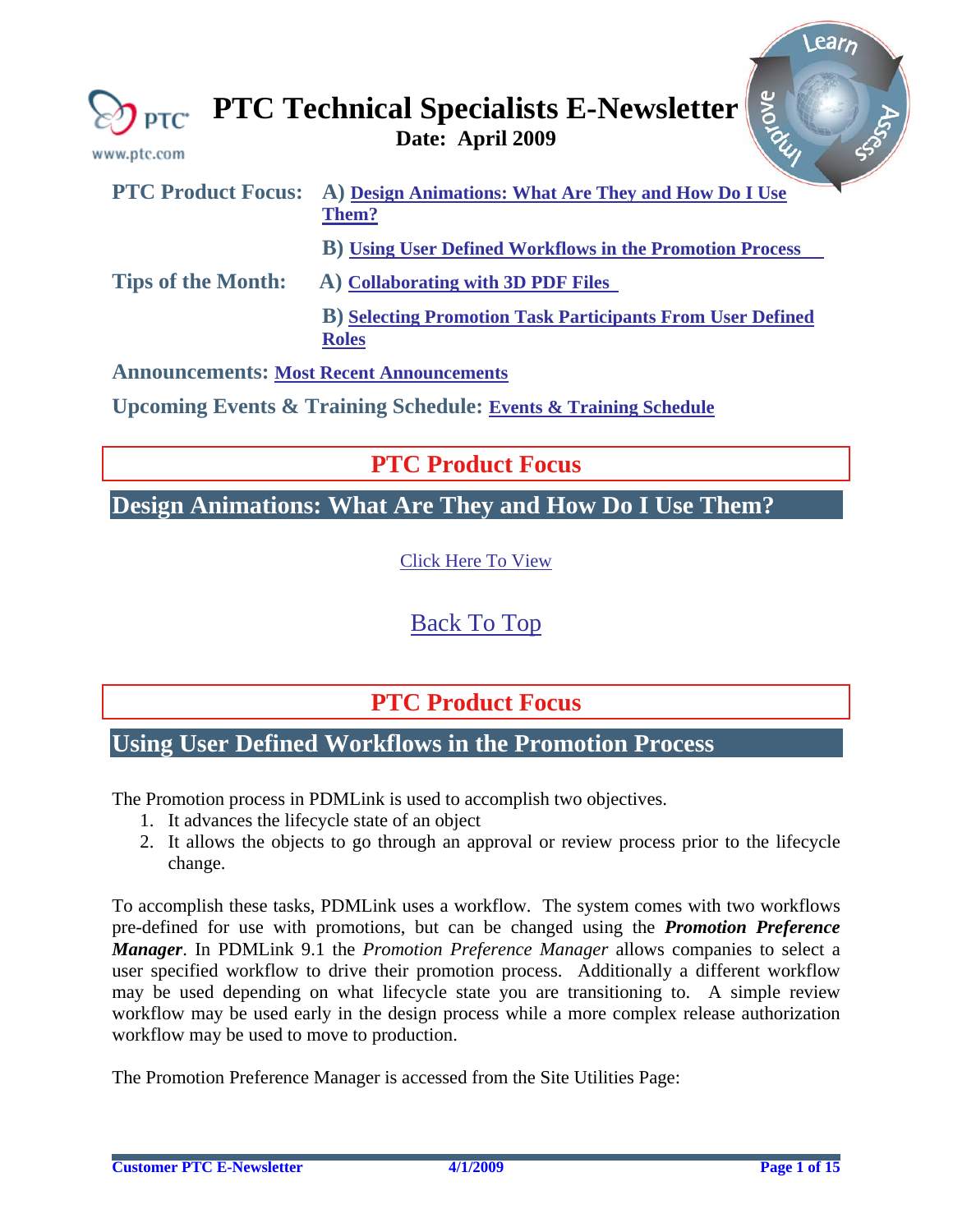| <b>System Administration</b>                         | Search within this site:                                                                                                                                                                           | $2^{\circ}$   |
|------------------------------------------------------|----------------------------------------------------------------------------------------------------------------------------------------------------------------------------------------------------|---------------|
| <b>Calendar Management</b>                           | Provide the ability to schedule non-working days and delegate work.                                                                                                                                |               |
| <b>ClearCase Adapter Administration</b>              | Manage ClearCase adapters and context associations.                                                                                                                                                |               |
| <b>Export/Import Manager</b>                         | Manage the exchange of file data and metadata with other systems via XML files.                                                                                                                    |               |
| <b>External Storage Administrator</b>                | Manage external file vaulting configurations, rules, and scheduling.                                                                                                                               |               |
| <b>File Server Administrator</b>                     | Set up file server sites, vaults, and folders, create/update replication rules, and schedule<br>replication sessions.                                                                              |               |
| <b>File Server Manager</b>                           | Download light-weight file server installers and manage file servers.                                                                                                                              |               |
| Info*Engine Administrator                            | View, create and modify directory service entries.                                                                                                                                                 |               |
| <b>Personal Cabinets Administration</b>              | List the set of personal cabinets whose users have been deleted and delete those personal<br>cabinets.                                                                                             |               |
| <b>Purge Manager</b>                                 | Create and manage purge jobs.                                                                                                                                                                      |               |
| Queue Manager                                        | Manage background queues and queue entries.                                                                                                                                                        |               |
| <b>Server Status</b>                                 | Provides an overview of the status of key server processes.                                                                                                                                        |               |
| <b>Task Delegate Administrator</b>                   | Create and manage task delegates and delegate repositories within the Aphelion directory.                                                                                                          |               |
| <b>Worker Agent Administrator</b>                    | Display the status of CAD / Document workers and allows you to start, stop, and configure<br>them                                                                                                  |               |
| <b>Business Administration</b>                       |                                                                                                                                                                                                    |               |
| <b>Classification Administrator</b>                  | Create, manage, and view classification structures and the associated classification<br>attributes and constraints                                                                                 |               |
| <b>Manage Distribution</b>                           | Manage distribution targets used by ESI.                                                                                                                                                           |               |
| <b>Enterprise Systems Transaction Administration</b> | View and edit the transaction history of published object.                                                                                                                                         |               |
| Life Cycle Administrator                             | Create and manage life cycle templates used for defining the phases and transitions of<br>various business objects.                                                                                |               |
| <b>Numbering Schemes Administration</b>              | View information on how to control numbers generated for objects.                                                                                                                                  |               |
| <b>Object Initialization Rules Administrator</b>     | Create and manage XML rules for object initialization that set default values for attributes and<br>display characteristics that constrain attribute values.                                       |               |
| <b>Policy Administrator</b>                          | Manage administrative domains and the access control, indexing, and notification policies.                                                                                                         |               |
| Preference Manager                                   | View and set preferences.                                                                                                                                                                          |               |
| <b>Principal Administrator</b>                       | Support creation and maintenance of Windchill business objects describing users, groups,<br>and organizations.                                                                                     |               |
| Promotion Preference Managen                         | View, create, and edit promotion preferences.                                                                                                                                                      |               |
| <b>Publish and Thumbnail Control</b>                 | Controls the generation of visualization objects.                                                                                                                                                  |               |
| <b>Publish Monitor</b>                               | View the status of Visualization publish jobs.                                                                                                                                                     |               |
| <b>Publish Scheduler Administrator</b>               | Create and execute publish jobs.                                                                                                                                                                   |               |
| <b>Report Manager</b>                                | Create, update, and delete reports using the QueryBuilder tool. A report is the output of a<br>predefined search and is used for generating statistics and metrics against business<br>information |               |
| <b>Team Administrator</b>                            | Create and manage team templates. When creating a life cycle-managed object, you can<br>use a team template as a base for the team participants throughout its life cycle.                         |               |
|                                                      |                                                                                                                                                                                                    | $\rightarrow$ |

By default, the *Promotion Request Approval Process* is the only defined workflow in the preference manager and is used for all lifecycle states. To add new promotion workflows, select the *New Promotion Preference* Icon from the Promotion Preference Manager.

| <b>Promotion Preference Manager (1 of 1 total object)</b> |                                |                                                   |
|-----------------------------------------------------------|--------------------------------|---------------------------------------------------|
| おいしょう<br>New Promotion Preference Bind in List            |                                |                                                   |
| <b>Name</b>                                               | Life Cycle State for Promotion | Value                                             |
| Default Promotion Processes                               | All states                     | Promotion Request Approval Process, Promotion Req |

This will open the New Promotion Preference window where you can name the new preference, select the workflow to be used, and choose which lifecycle transitions it applies to.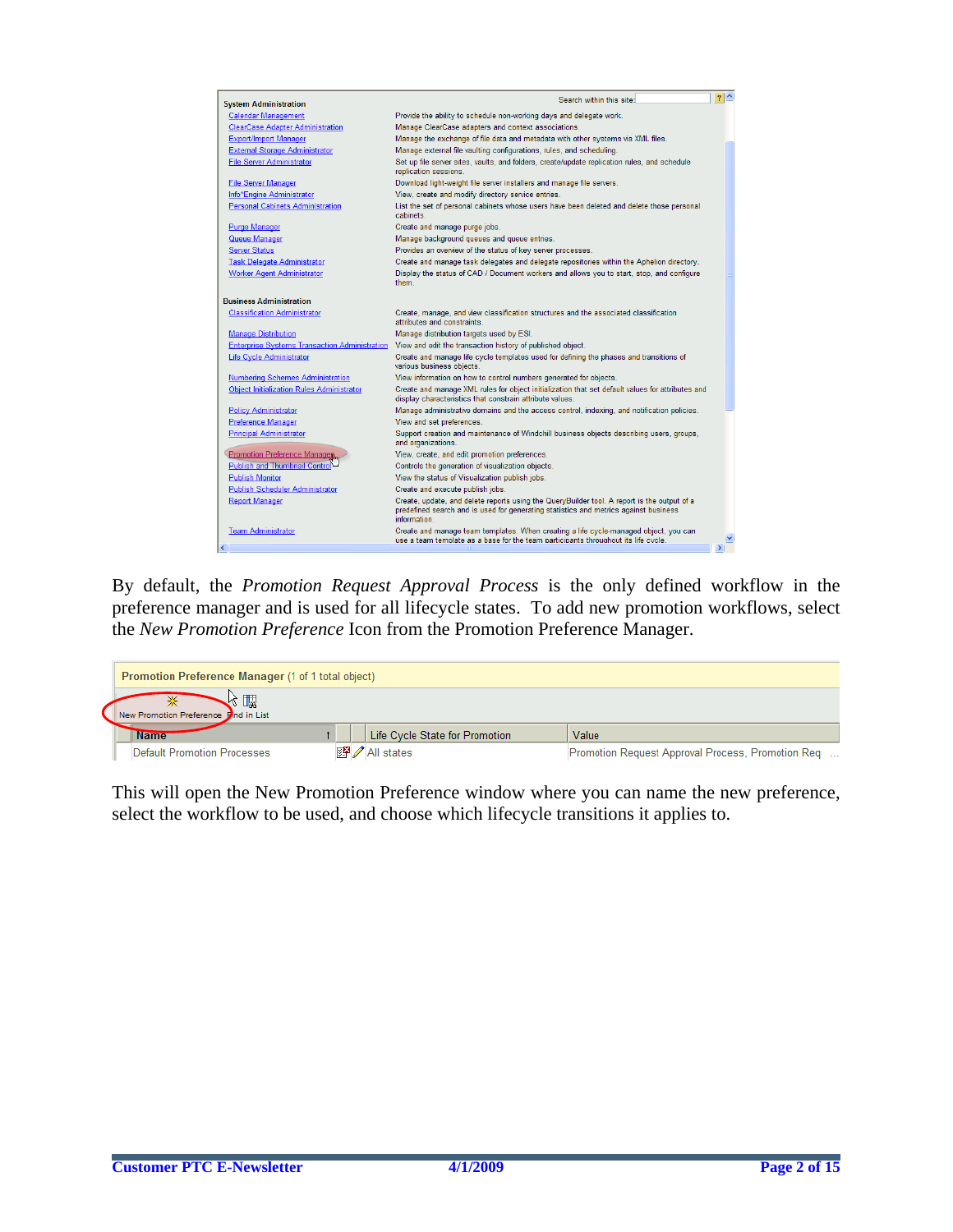| <b>New Promotion Preference</b>  |                                                                                                                                                                          | $\overline{?}$                                                                                |
|----------------------------------|--------------------------------------------------------------------------------------------------------------------------------------------------------------------------|-----------------------------------------------------------------------------------------------|
| *Name:                           |                                                                                                                                                                          |                                                                                               |
| * Short Description:             |                                                                                                                                                                          |                                                                                               |
| *Full Description:               |                                                                                                                                                                          |                                                                                               |
| *Life Cycle State for Promotion: | -- Select State --                                                                                                                                                       |                                                                                               |
| <b>Available Processes:</b>      | States already used in pro<br>-- No Process --<br><b>Approval Process</b><br><b>Change Activity Workflow</b><br><b>Change Notice Workflow</b><br>Change Request Workflow | eferences are not available.<br><b>Select the Lifecycle</b><br>state being<br>transitioned to |
| Default Process: - No Process -- |                                                                                                                                                                          |                                                                                               |
| Locked: $\Box$                   |                                                                                                                                                                          | Select the Workflow to<br>drive this state change                                             |
| $\left  \right $                 | ШI                                                                                                                                                                       | ∣∣≻                                                                                           |
| Indicates required fields.       |                                                                                                                                                                          | <b>OK</b><br>Cancel                                                                           |
|                                  |                                                                                                                                                                          |                                                                                               |

Repeat the process of creating New Promotion Preferences for each lifecycle state that you wish to have use a different workflow. In the Example below, the *Review Process* workflow will be used to promote objects to Prototype, but the *Change Request* workflow will be used to promote objects to Released.

|                           | Promotion Preference Manager (3 of 3 total objects) |  |  |                                |    |                                        |  |  |  |  |  |  |
|---------------------------|-----------------------------------------------------|--|--|--------------------------------|----|----------------------------------------|--|--|--|--|--|--|
| ⋇                         | 뻻<br>New Promotion Preference Find in List          |  |  |                                |    |                                        |  |  |  |  |  |  |
| <b>Name</b>               |                                                     |  |  | Life Cycle State for Promotion | "⊪ | Value                                  |  |  |  |  |  |  |
|                           | Default Promotion Processes                         |  |  | All states                     |    | Sort by Life Cycle State for Promotion |  |  |  |  |  |  |
| <b>Production Release</b> |                                                     |  |  | Released                       |    | <b>Change Request Workflow</b>         |  |  |  |  |  |  |
| Proto Release             |                                                     |  |  | Prototype                      |    | <b>Review Process</b>                  |  |  |  |  |  |  |

Once complete, these workflows will be available within the Promotion Wizard.

|        | <b>New Promotion Request</b>                                                      |                                                                                                                  | $\overline{2}$ |
|--------|-----------------------------------------------------------------------------------|------------------------------------------------------------------------------------------------------------------|----------------|
| Steps: | 1: Set Attributes<br>Select the promotion process you want the objects to follow. | 2: Collect Objects 3: Edit Object List 4: Select State for Promotion 5: Select Process<br>6: Define Participants |                |
|        | Process List (2 of 2 total objects)<br>飋<br>Find in List                          | 圕,                                                                                                               |                |
|        | <b>Name</b>                                                                       | Description                                                                                                      |                |
| Œ      | <b>Change Request Workflow</b>                                                    | Change Request creation, analysis, and disposition.                                                              |                |
|        | Package Delivery Process                                                          | Package Delivery process manages the delivery of locked pacl                                                     |                |
|        | (1 objects selected)                                                              |                                                                                                                  |                |
|        |                                                                                   | Finish<br><b>∢Back</b><br>Next ><br>Cancel                                                                       |                |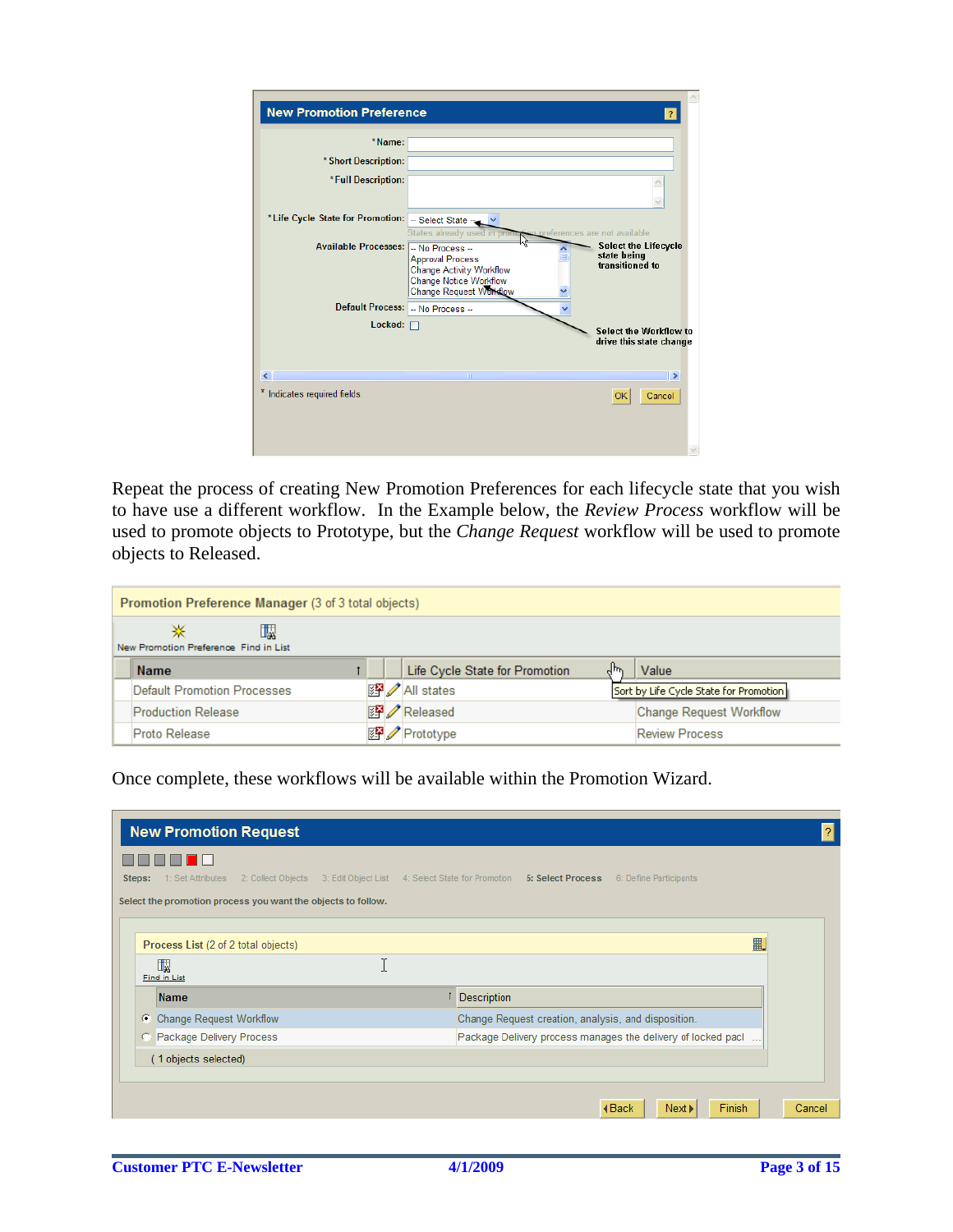Using a company specific workflow to promote objects in PDMLink allows companies to tailor the system to meet your specific approval requirements and allows the information being stored in PDMLink to be viewed and leveraged company wide.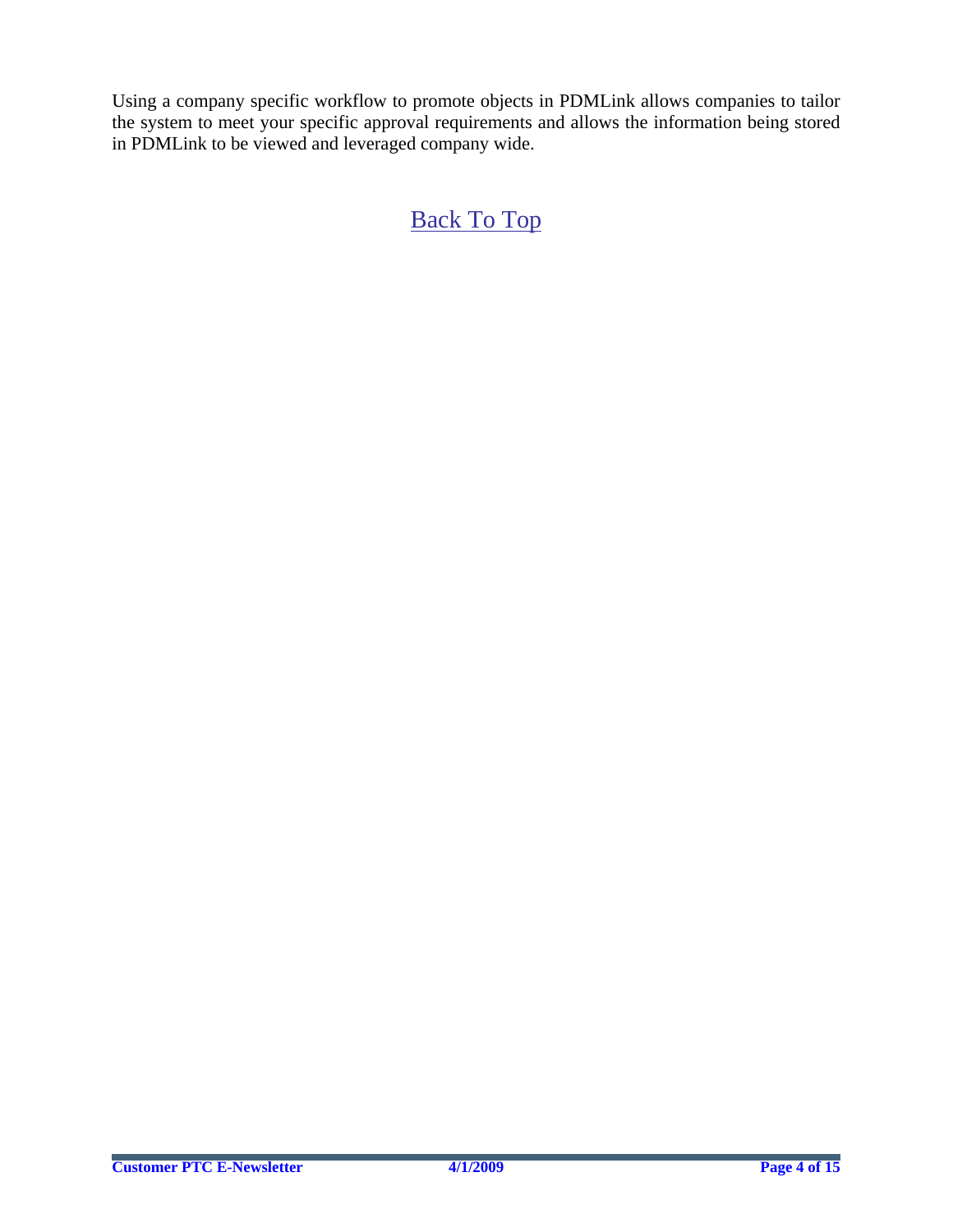# **Tips of the Month**

<span id="page-4-0"></span>**Collaborating with 3D PDF Files** 

### [Click Here To View](http://members.shaw.ca/jpeng/newsletter/PTC_Technical_Specialists_E-Newsletter_2009_04_desktop.pdf)

# [Back To Top](#page-0-0)

## **Tips of the Month**

### **Selecting Promotion Task Participants From User Defined Roles**

By default, the promotion wizard allows you to select individuals to approve or review the request. The list of available participants is generated from the Product or Library team.

The Image below shows the screen for selecting participants in the promotion approval process

|                        |                          | C New Promotion Request - Windows Internet Explorer<br><b>New Promotion Request</b> |                |                   |                      |                                                                                                     |               |
|------------------------|--------------------------|-------------------------------------------------------------------------------------|----------------|-------------------|----------------------|-----------------------------------------------------------------------------------------------------|---------------|
| Steps:<br>Participants |                          | 1: Set Attributes                                                                   |                |                   |                      | 2: Collect Objects 3: Edit Object List 4: Select State for Promotion 5: Select Process<br>6: Define |               |
|                        |                          | Select users to participate in the promotion process.                               |                |                   |                      |                                                                                                     |               |
|                        | 曯<br><b>Find in List</b> | Participant List (16 of 16 total objects)                                           |                |                   |                      | Current View: All Participants                                                                      | ×.            |
|                        |                          | <b>Participants</b>                                                                 | $\mathsf{r}$   | <b>Review</b>     | Approver             |                                                                                                     |               |
| 스                      | 卢                        | <b>Design Engineer</b>                                                              | $\circledcirc$ | П                 | П                    |                                                                                                     |               |
|                        | đ.                       | <b>OEM</b>                                                                          | $^{\circ}$     | П                 | П                    |                                                                                                     |               |
|                        | e                        | Pam PCB Designer                                                                    | ⊕              | П                 |                      | Additional approvers and<br>reviews may be added                                                    |               |
|                        | ₿                        | Peter Product Manager                                                               | ⊕              | П                 | ⊓                    |                                                                                                     |               |
|                        | 卢                        | <b>Product Manager</b>                                                              | ⊕              | П                 | П                    |                                                                                                     |               |
|                        | 卢                        | <b>Promotion Approvers</b>                                                          | $\odot$        | П                 | $\triangledown$      |                                                                                                     |               |
|                        | 占                        | <b>Promotion Reviewers</b>                                                          | $\circledcirc$ | $\overline{\vee}$ |                      |                                                                                                     |               |
|                        | -53                      | <b>Team Members</b>                                                                 | ⊕              | П                 | П                    | By default, users in the<br><b>Promotion Approvers and</b>                                          |               |
|                        | 卢                        | <b>Variance Approvers</b>                                                           | ⊕              | П                 | П                    | Reviewers role may not be<br>changed                                                                |               |
| $\ddot{\phantom{1}}$   | G                        | Will Technical Writer                                                               | ⊕              | П                 | П                    |                                                                                                     |               |
|                        |                          |                                                                                     |                |                   | $\triangleleft$ Back | Next I<br>Finish                                                                                    | Cancel        |
|                        |                          |                                                                                     |                |                   | ШI                   |                                                                                                     | ×             |
|                        |                          |                                                                                     |                |                   |                      | Trusted sites                                                                                       | <b>4 100%</b> |

The columns for Reviewer and Approver allow you to select who to route the approval requests to. These specific columns appear because the "Reviewer" and "Approver" roles were defined within the *Promotion Request Approval* workflow.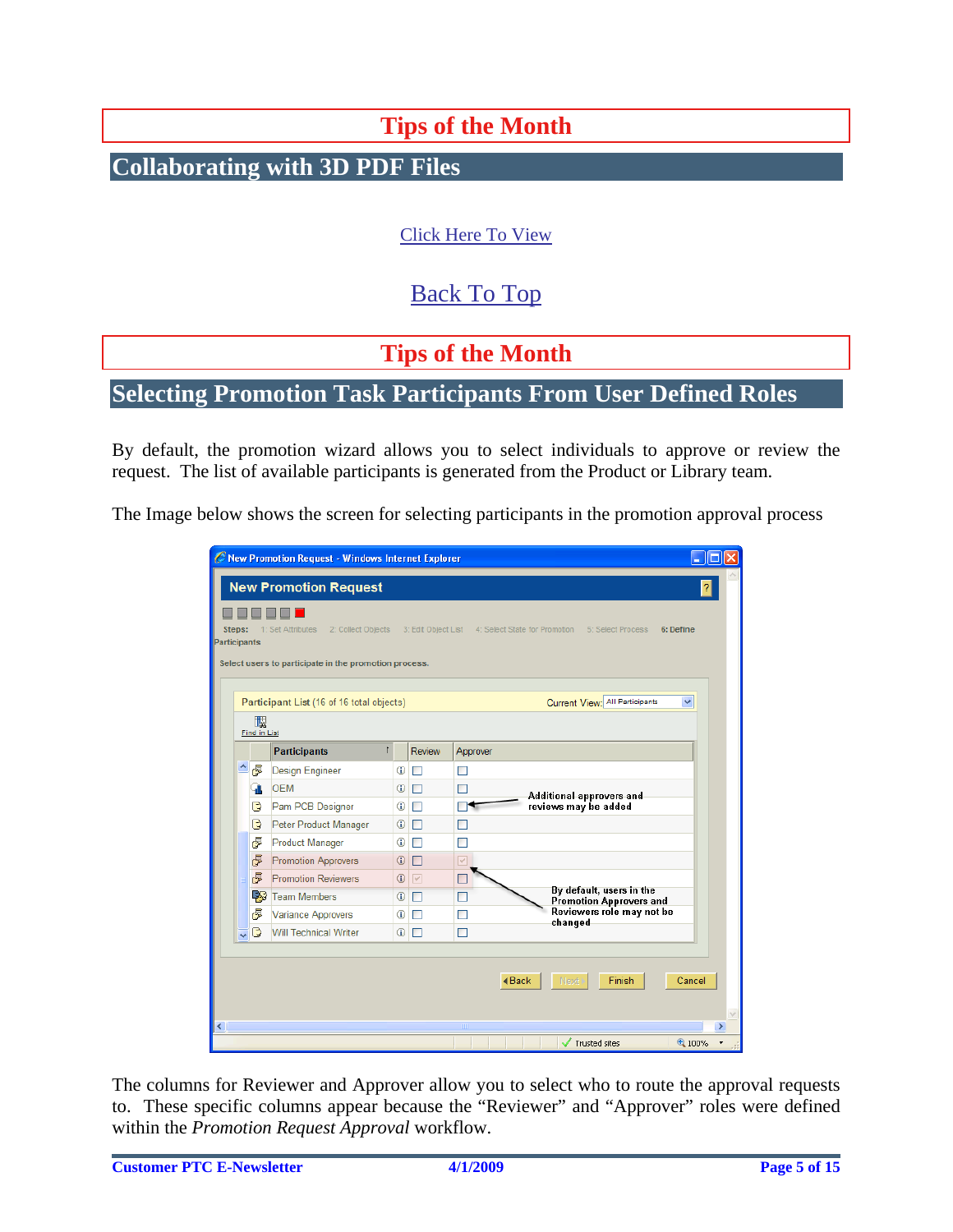As we saw in the above Product Focus article, for 9.1 you may change the promotion workflow to any user specified workflow. When this is done, the Promotion wizard reads the new workflow, and displays a column for every role used in the workflow. This allows you to develop a company specific approval workflow and still leverage the standard promotion wizard. For example, a drawing approval process may require the user to select one Checker, one Designer, and one Engineer to be part of an approval workflow. When the role of Designer, Engineer, and Checker are added to the task participant list in the workflow, the Promotion Wizard displays a column for each role:

|                         |              | <b>New Promotion Request</b>                                |              |                              |              |                               |                                | $\overline{?}$ |
|-------------------------|--------------|-------------------------------------------------------------|--------------|------------------------------|--------------|-------------------------------|--------------------------------|----------------|
| Steps:                  |              | 2: Collect Objects 3: Edit Object List<br>1: Set Attributes |              |                              |              | 4: Select State for Promotion | 5: Select Process              | 6: Define      |
| Participants            |              |                                                             |              |                              |              |                               |                                |                |
|                         |              | Select users to participate in the promotion process.       |              |                              |              |                               |                                |                |
|                         |              |                                                             |              | <b>Newly Added Roles</b>     | $\mathbb{Z}$ |                               |                                |                |
|                         |              | Participant List (16 of 16 total objects)                   |              |                              |              |                               | Current View: All Participants | v              |
|                         | 矙            |                                                             |              |                              |              |                               |                                |                |
|                         | Find in List |                                                             |              |                              |              |                               |                                |                |
|                         |              | <b>Participants</b>                                         | $\mathsf{r}$ | Designer                     | Engineer     | Reviewer                      | <b>CHECKER</b>                 | Approver       |
| Ą                       | F            | <b>Design Engineer</b>                                      | ⊕            | П                            | п            | п                             |                                | г              |
|                         |              | <b>OEM</b>                                                  | ⊕            | $\Box$                       | П            | П                             | П                              | П              |
|                         | B            | Pam PCB Designer                                            | ⊕            | $\Box$                       | П            | П                             | П                              | Г              |
|                         | B            | Peter Product Manager                                       | $^\circledR$ | $\Box$                       | П            | П                             | П                              | П              |
|                         | F            | <b>Product Manager</b>                                      | ⊕            | $\Box$                       | П            | <b>Tale</b>                   | п                              | Г              |
|                         | F            | <b>Promotion Approvers</b>                                  | ⊕            | П                            | ۰            | n.                            | П                              | ⊽              |
|                         | F            | <b>Promotion Reviewers</b>                                  | ⊕            | $\Box$                       |              |                               | ш                              | Г              |
|                         | ГŞ.          | <b>Team Members</b>                                         | ⊕            | $\Box$                       |              |                               | П                              | П              |
|                         | F            | Variance Approvers                                          | ⊕            | П                            |              |                               |                                | Г              |
| $\overline{\mathbf{v}}$ | B            | <b>Will Technical Writer</b>                                | ⊕            | П                            |              | П                             | П                              | П              |
|                         |              |                                                             |              |                              |              |                               |                                |                |
|                         |              | or Mandatory                                                |              | Roles can be user selectable | <b>∢Back</b> | Next I                        | Finish                         | Cancel         |

This occurs automatically without requiring a change to the user interface.

Let's look at what's involved in adding participant roles to a workflow. For this example, let's modify the default *Promotion Request Approval* workflow to include the Role of Designer, Engineer, and Checker.

From the Site Utilities page, open the Workflow Administrator.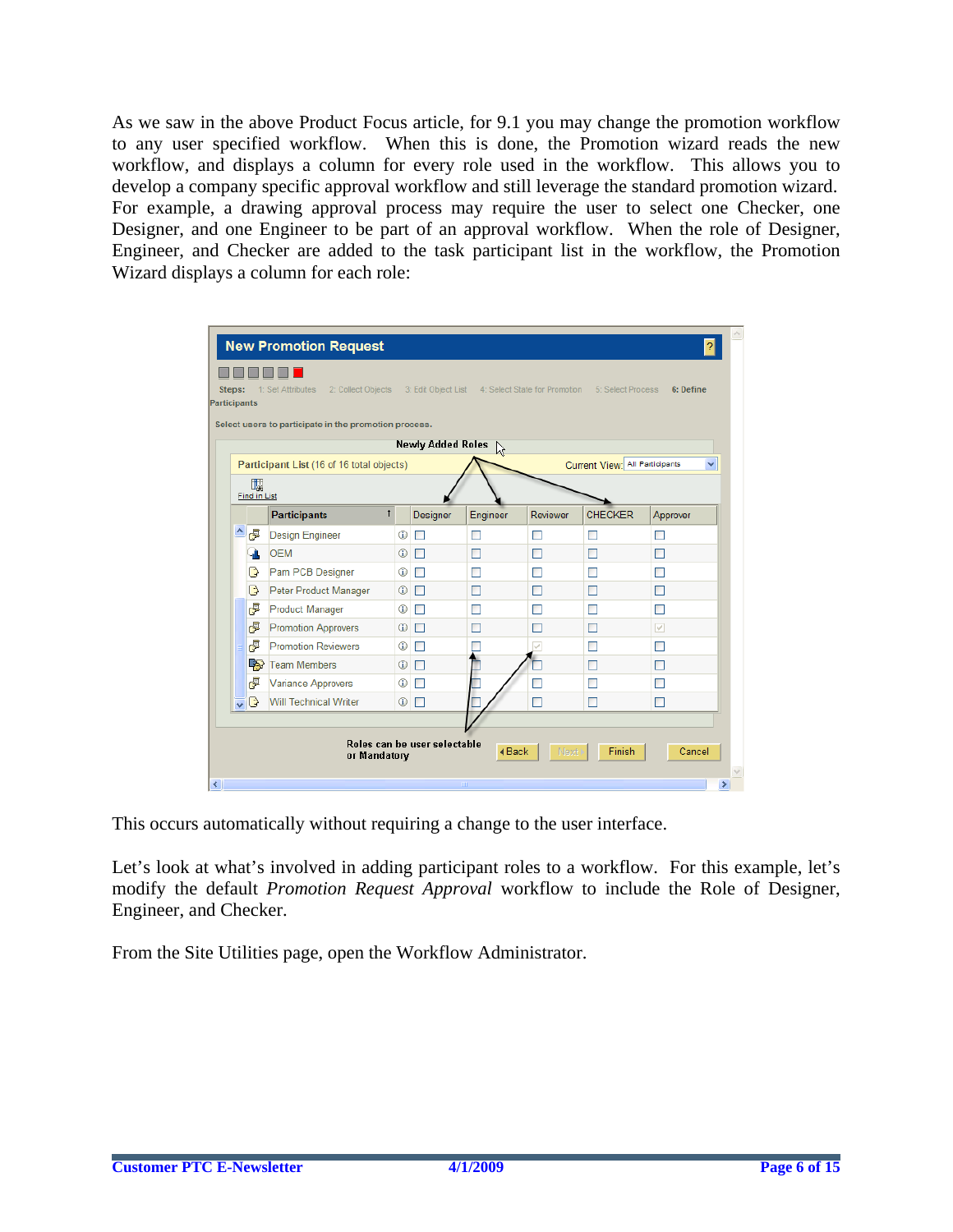| <b>Classification Administrator</b>                  | Create, manage, and view classification structures and the associated classification attributes<br>and constraints                                                                                                                                                                                                                                                      |   |
|------------------------------------------------------|-------------------------------------------------------------------------------------------------------------------------------------------------------------------------------------------------------------------------------------------------------------------------------------------------------------------------------------------------------------------------|---|
| <b>Manage Distribution</b>                           | Manage distribution targets used by ESI.                                                                                                                                                                                                                                                                                                                                |   |
| <b>Enterprise Systems Transaction Administration</b> | View and edit the transaction history of published object.                                                                                                                                                                                                                                                                                                              |   |
| Life Cycle Administrator                             | Create and manage life cycle templates used for defining the phases and transitions of various<br>business objects.                                                                                                                                                                                                                                                     |   |
| <b>Numbering Schemes Administration</b>              | View information on how to control numbers generated for objects.                                                                                                                                                                                                                                                                                                       |   |
| <b>Object Initialization Rules Administrator</b>     | Create and manage XML rules for object initialization that set default values for attributes and<br>display characteristics that constrain attribute values.                                                                                                                                                                                                            |   |
| <b>Policy Administrator</b>                          | Manage administrative domains and the access control, indexing, and notification policies.                                                                                                                                                                                                                                                                              |   |
| Preference Manager                                   | View and set preferences.                                                                                                                                                                                                                                                                                                                                               |   |
| <b>Principal Administrator</b>                       | Support creation and maintenance of Windchill business objects describing users, groups, and<br>organizations.                                                                                                                                                                                                                                                          |   |
| <b>Promotion Preference Manager</b>                  | View, create, and edit promotion preferences.                                                                                                                                                                                                                                                                                                                           |   |
| Publish and Thumbnail Control                        | Controls the generation of visualization objects.                                                                                                                                                                                                                                                                                                                       |   |
| <b>Publish Monitor</b>                               | View the status of Visualization publish jobs.                                                                                                                                                                                                                                                                                                                          |   |
| Publish Scheduler Administrator                      | Create and execute publish jobs.                                                                                                                                                                                                                                                                                                                                        |   |
| <b>Report Manager</b>                                | Create, update, and delete reports using the QueryBuilder tool. A report is the output of a<br>predefined search and is used for generating statistics and metrics against business<br>information.                                                                                                                                                                     |   |
| <b>Team Administrator</b>                            | Create and manage team templates. When creating a life cycle-managed object, you can use a<br>team template as a base for the team participants throughout its life cycle.                                                                                                                                                                                              |   |
| <b>Type and Attribute Manager</b>                    | Manage type definitions, attribute definitions, measurement systems, and quantities of<br>measure. Users with the appropriate permissions can create, modify, or remove types or<br>attributes. Additionally, users can configure display units for attributes, associate attribute<br>definitions with type definitions, and constrain the values of those attributes. |   |
| <b>Versioning Schemes Administration</b>             | View information on how to control identifiers generated for object versions.                                                                                                                                                                                                                                                                                           |   |
| <b>View Administrator</b>                            | Create and manage a network of available product structure views.                                                                                                                                                                                                                                                                                                       |   |
| Visualization Configuration Administrator            | Manage Visualization Configurations including watermark files and publish rules.                                                                                                                                                                                                                                                                                        |   |
| <b>Workflow Administrator</b>                        | Create and manage workflow templates used for automating processes, in which information,<br>tasks, and documents are passed among participants, within the context of specific business<br>objects.                                                                                                                                                                    |   |
| <b>Auditing Administration</b>                       |                                                                                                                                                                                                                                                                                                                                                                         |   |
| <b>Audit Log Purge Manager</b>                       | View the audit log purge history and create a job to purge audit records.                                                                                                                                                                                                                                                                                               |   |
| License Usage Reporting                              | View a license usage report, edit the license count, and view the license count change history.                                                                                                                                                                                                                                                                         |   |
| <b>Security Audit Report Queries</b>                 | View security audit report queries.                                                                                                                                                                                                                                                                                                                                     |   |
| <b>Security Audit Reporting</b>                      | Create and view security audit reports and save report queries.                                                                                                                                                                                                                                                                                                         |   |
| Powered by Windchill®<br><b>PTC</b>                  | About Windchill Copyright @ 2007 Parametric Technology Corporation. All Rights Reserved.                                                                                                                                                                                                                                                                                |   |
|                                                      | <b>TITLE</b>                                                                                                                                                                                                                                                                                                                                                            | × |
|                                                      |                                                                                                                                                                                                                                                                                                                                                                         |   |

From The Workflow Administrator, *Highlight the Promotion Request Approval Process* and select **Edit.**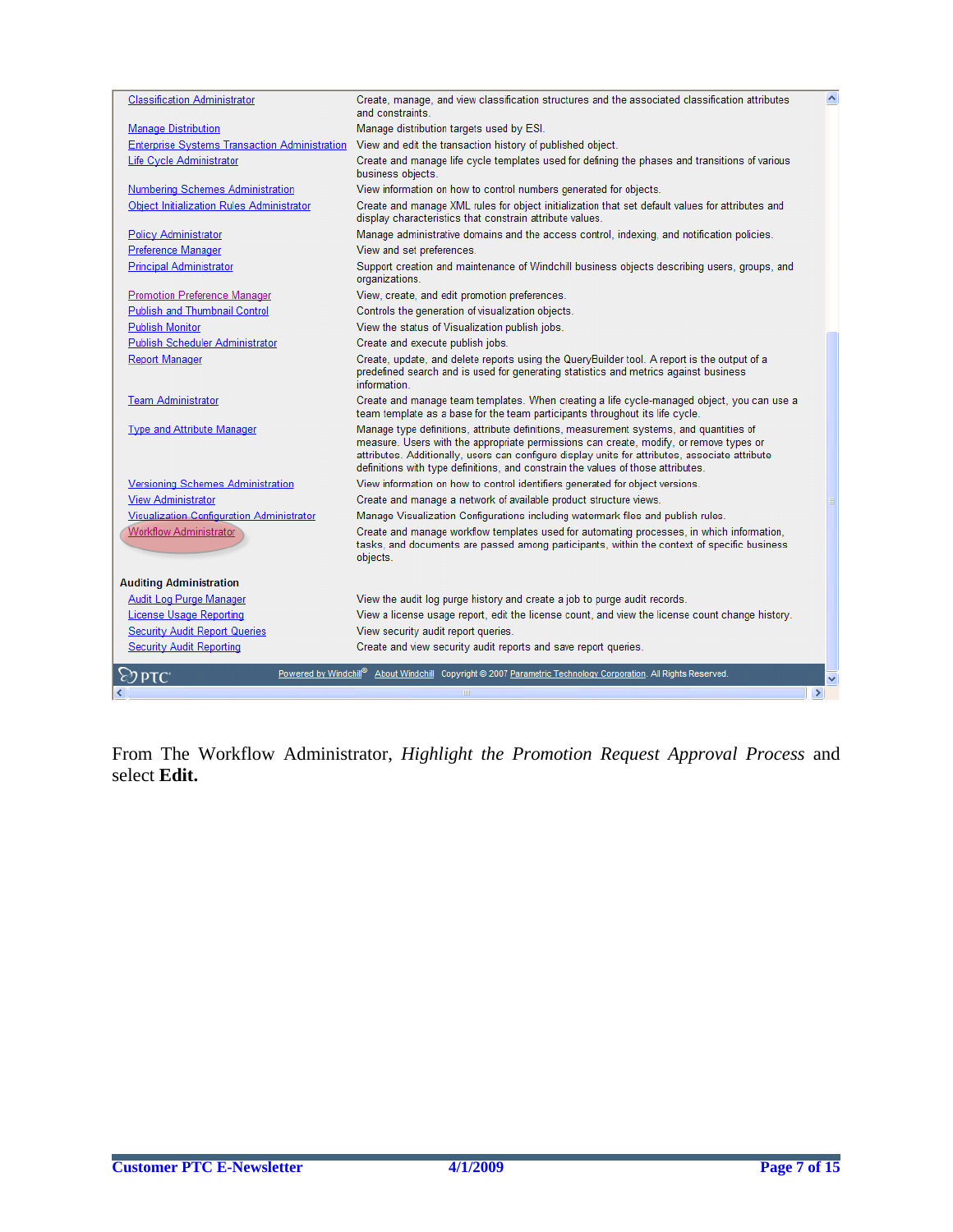| Name | <b>Process Templates</b>           |                               | Cabinet | ۸<br>Enab | Initiate                 |
|------|------------------------------------|-------------------------------|---------|-----------|--------------------------|
| ⊡    | <b>Approval Process</b>            | Category<br>Default           |         |           |                          |
| ⊠    | Change Activity Workflow           | Change Manager System         | System  | R         | New                      |
| ⊡    | Change Notice Workflow             | Change Manager System         |         | Ν         | Edit                     |
| ⊠    | Change Request Workflow            | Change Manager System         |         | Г         | View                     |
| 愿    | <b>ECMER</b>                       | Change Managerr Administrator |         | Ν         |                          |
| Ę    | ECMER2                             | Change Manager Administrator  |         | Ŋ         | Delete                   |
| ⊠    | Notify Process                     | Default                       | System  | Ŋ         | Rename                   |
| ▣    | Package Approval Process           | Default                       | System  | Г         |                          |
| ⊡    | Package Content Routing Process    | Default                       | System  |           | Move                     |
| 囻    | Package Delivery Process           | Default                       | System  |           | Save As                  |
| 囻    | Part Request Workflow              | Default                       | System  |           |                          |
| ▣    | Problem Report Workflow            | Change Manager System         |         |           | Check Out                |
| 囸    | Process <sub>1</sub>               | Default                       | System  |           | Check In                 |
| 国    | Promotion Request Approval Process | Default                       | System  | Π         | Undo Check Out           |
| ⊡    | Promotion Request Review Process   | Default                       | System  | π         | <b>Iteration History</b> |
| ⊡    | Release Process                    | Default                       | System  |           |                          |
| ⊠    | Release to Manufacturing           | Enterprise Systen System      |         |           | Delete Latest Iteration  |
|      | Review                             | Default                       | System  |           | Import                   |
| ⊡    |                                    |                               |         |           |                          |

This will open the workflow editor.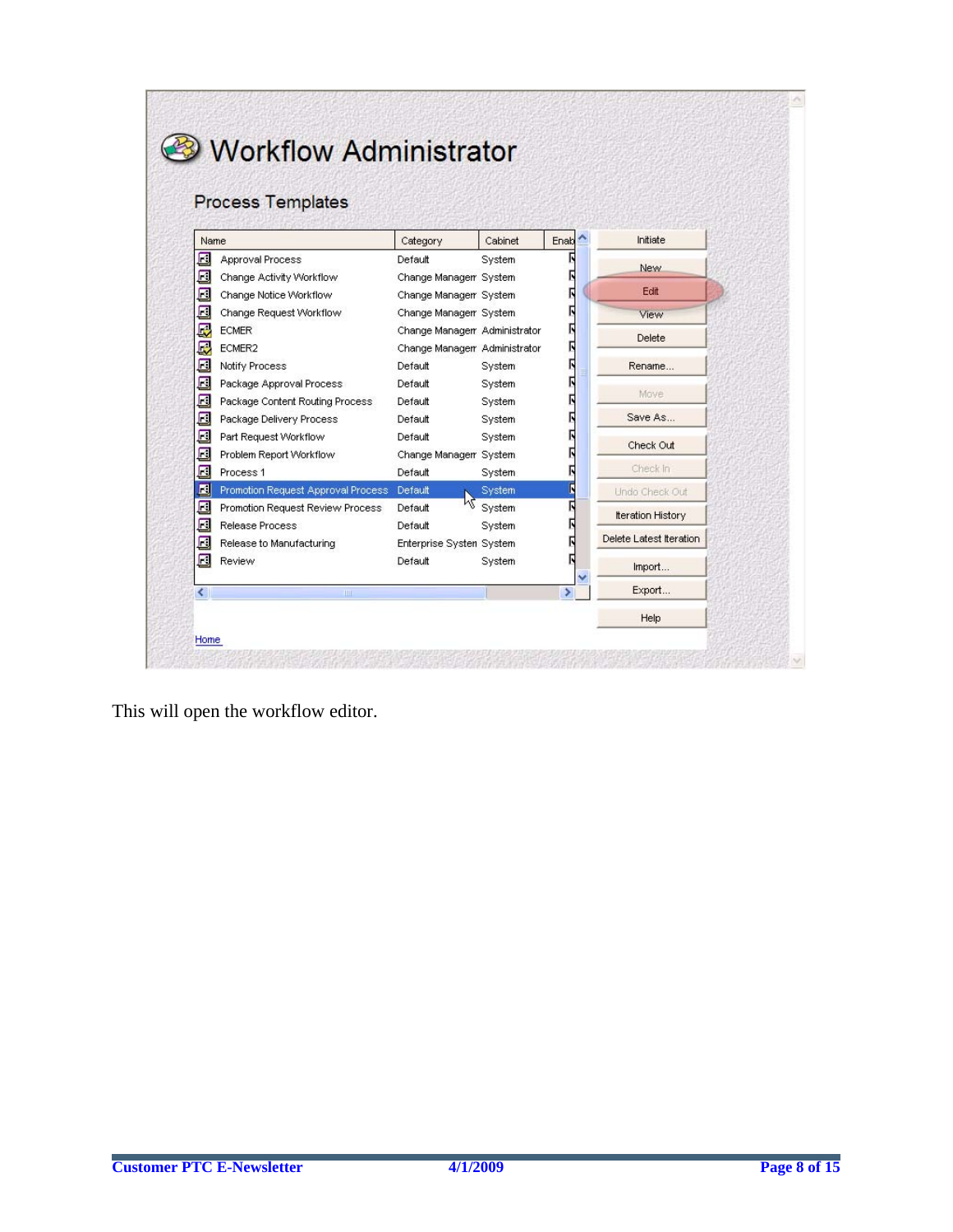

Within the workflow editor double click on the *Approve Promotion Request* Task to open the task :

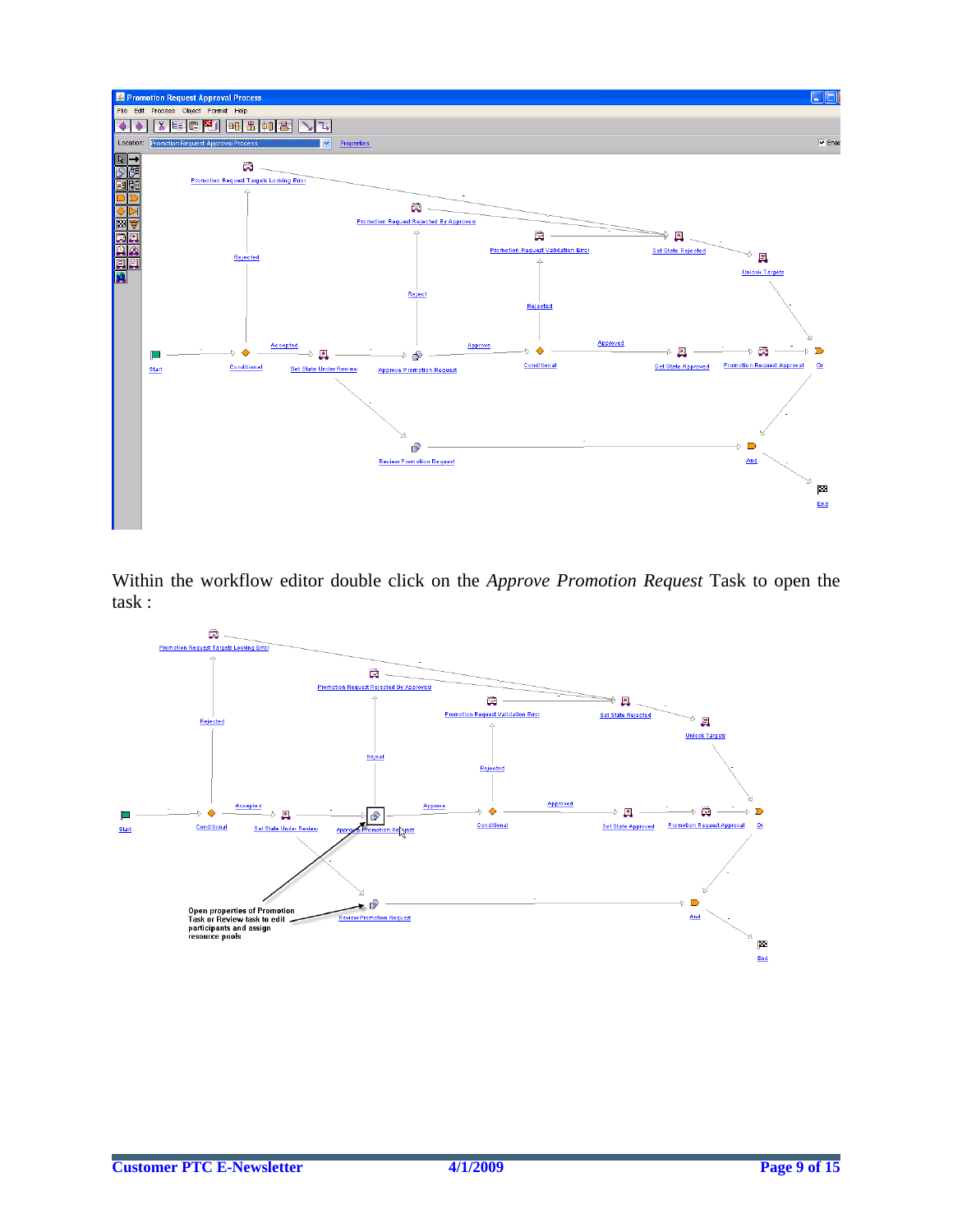Add the needed Roles to the Assignee List and select OK

|         |                                                           |                                                                | Approve Promotion Request                                                   |                                     |           |         |                                                          |                                                                          |            |                                     |        |      |
|---------|-----------------------------------------------------------|----------------------------------------------------------------|-----------------------------------------------------------------------------|-------------------------------------|-----------|---------|----------------------------------------------------------|--------------------------------------------------------------------------|------------|-------------------------------------|--------|------|
| General |                                                           | Activity                                                       | Participants                                                                | Deadline                            | Variables | Routing | Transitions                                              | Execution Options                                                        | Role Setup | Resource Pool                       |        |      |
|         | <b>Users</b><br>Groups<br><b>Roles</b><br>Actors<br>Teams | Approver<br>Auditor<br>Author<br>Assignee                      | Approver - Level I<br>Approver - Level II<br>Change Manager<br>Change Owner |                                     |           | ۸<br>>  | Assignee<br>Approver<br>ICHECKER<br>Engineer<br>Designer | Type<br>Role<br>Role<br>Role<br>Role                                     |            | Required<br>⊽<br>All<br>г<br>г<br>П |        |      |
|         | Variables                                                 | Consultant<br>Contractor<br>Controller<br>Customer<br>Designer | Chemical Engineer<br>Collaboration Manager                                  |                                     |           | v       |                                                          |                                                                          |            |                                     |        |      |
|         |                                                           |                                                                |                                                                             | At runtime, resolve roles from team |           | list    | Ŗ                                                        | or team variable<br>$\checkmark$<br><b>Add Roles to the Participants</b> |            | $\checkmark$<br><b>OK</b>           | Cancel | Help |

Save the Workflow changes.



Exit the Workflow editor and check in the modified Workflow.

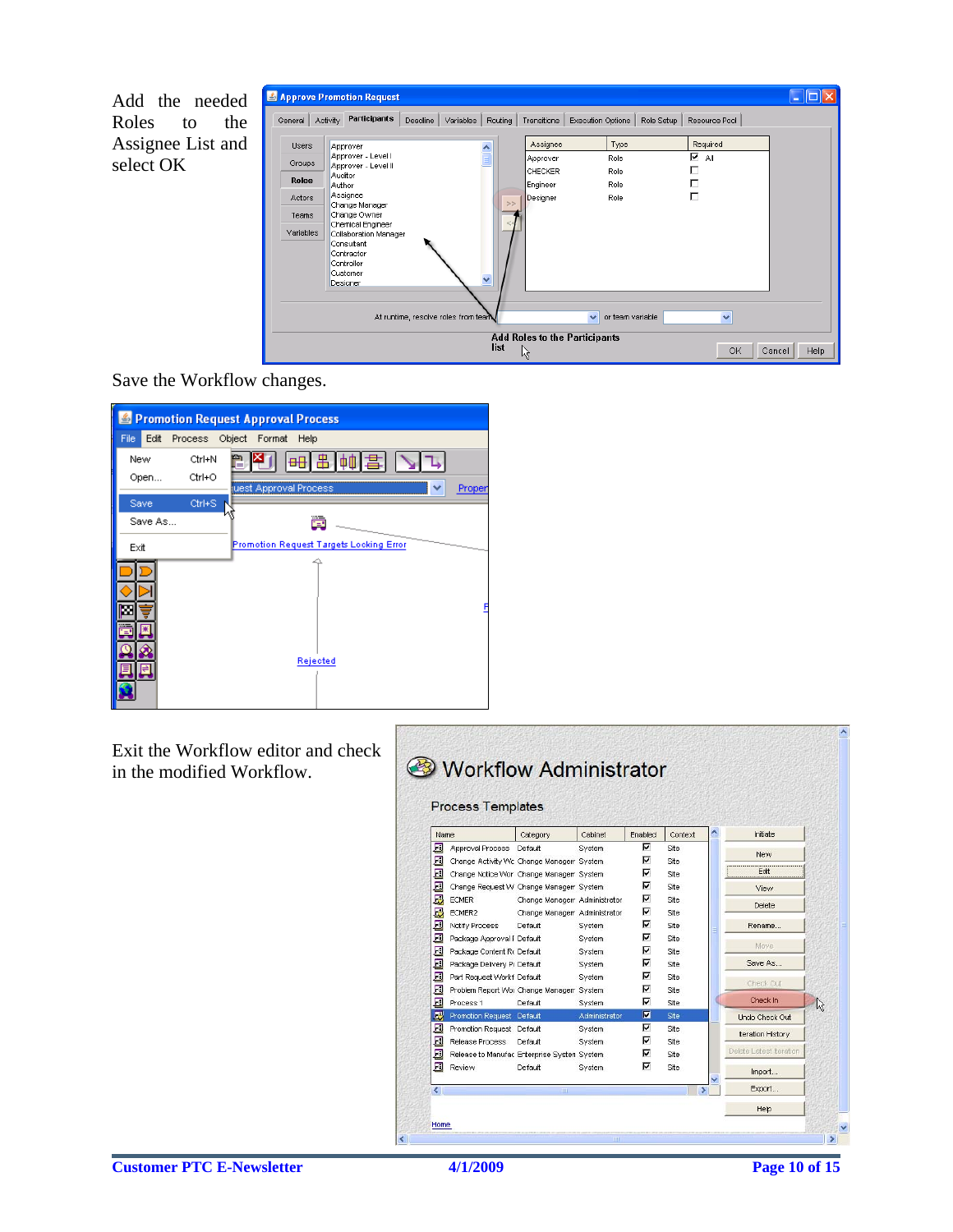Once the workflow changes have been checked in, these roles will now be visible from the Promotion Wizard.

| Steps: | Participants        | 2: Collect Objects<br>1: Set Attributes               |              | 3: Edit Object List          |                     |          | 4: Select State for Promotion 5: Select Process | 6: Define |
|--------|---------------------|-------------------------------------------------------|--------------|------------------------------|---------------------|----------|-------------------------------------------------|-----------|
|        |                     | Select users to participate in the promotion process. |              |                              |                     |          |                                                 |           |
|        |                     |                                                       |              | <b>Newly Added Roles</b>     | $\frac{1}{\lambda}$ |          |                                                 |           |
|        |                     | Participant List (16 of 16 total objects)             |              |                              |                     |          | Current View: All Participants                  | v         |
|        | 矙                   |                                                       |              |                              |                     |          |                                                 |           |
|        | <b>Find in List</b> |                                                       |              |                              |                     |          |                                                 |           |
|        |                     | <b>Participants</b>                                   | $\mathsf{r}$ | Designer                     | Engineer            | Reviewer | <b>CHECKER</b>                                  | Approver  |
| A      | F                   | Design Engineer                                       | ⊕            | П                            | ш                   | m        | П                                               | ш         |
|        |                     | <b>OEM</b>                                            | $\circ$      | П                            | П                   | m        | П                                               | □         |
|        | B                   | Pam PCB Designer                                      | ⊕            |                              |                     |          | П                                               |           |
|        | B                   | Peter Product Manager                                 | ⊕            | <b>Tale</b>                  | ٠                   |          | П                                               | m.        |
|        | F                   | <b>Product Manager</b>                                | $^\circledR$ | П                            | П                   |          | П                                               | п         |
|        | ₫                   | <b>Promotion Approvers</b>                            | $^{\circ}$   | П                            | $\blacksquare$      |          | П                                               | ☑         |
|        | F                   | <b>Promotion Reviewers</b>                            | ⊕            | П                            |                     |          | П                                               |           |
|        | ŖŞ,                 | <b>Team Members</b>                                   | ⊕            | П                            |                     |          | П                                               | m.        |
|        | F                   | Variance Approvers                                    | ⊕            | П                            |                     |          | $\Box$                                          | a.        |
|        | B                   | Will Technical Writer                                 | ⊕            | П                            |                     | □        | П                                               | П         |
|        |                     |                                                       |              |                              |                     |          |                                                 |           |
|        |                     |                                                       |              | Roles can be user selectable |                     |          |                                                 |           |
|        |                     | or Mandatory                                          |              |                              | <b>∢Back</b>        | Next >   | Finish                                          | Cancel    |

If you are interested in learning more about creating custom workflows considering taking the PTC University course on Workflow Administration.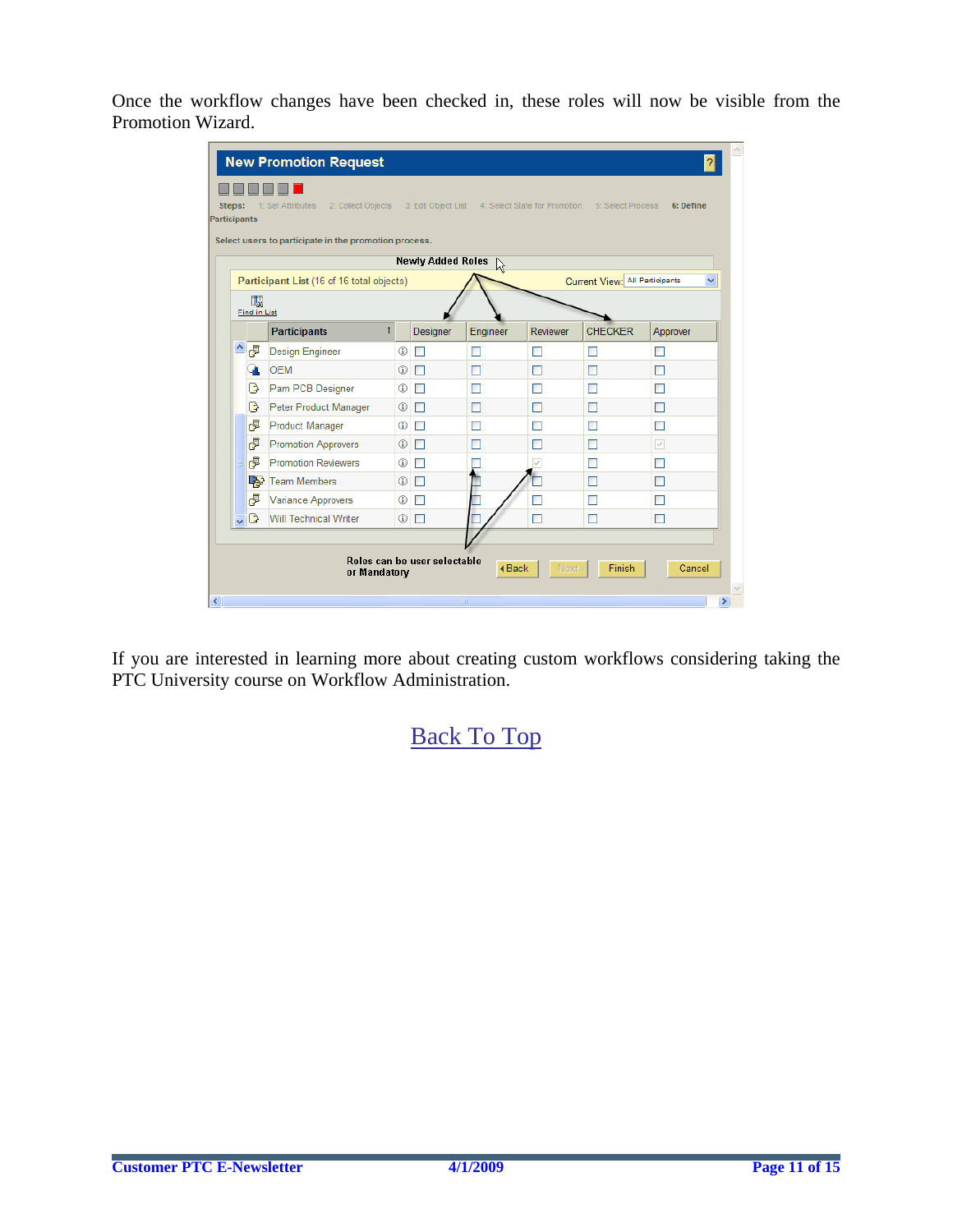### **Announcements**

#### <span id="page-11-0"></span>Educational Resource Library

Learn things you always wanted to do - but didn't know you could.

This one stop educational resource library will help you learn more about PTC Solutions and provide you with technical materials developed by the product experts to help you become more productive.

Get tutorials, how-to videos and expert advice for:

- **Pro/ENGINEER** 
	- **EXECONCEPT** Conceptual and Industrial Design
	- **•** Detailed Design
	- **Simulation/Analysis**
	- Production
	- Design Collaboration
- Windchill PDMLink
- Windchill ProjectLink
- Pro/INTRALINK
- PTC Online Tools

Check out the [Educational Resource Library](http://www.ptc.com/community/proewf/newtools/tutorials.htm) today.

#### PTC Tips & Techniques Newsletter Archives

Miss an issue! Can't find that awesome technique you read about? Fear not, you can click on the link below and go through our Customer PTC E-Newsletter archives.

#### [Click Here To Access](http://www.ptc.com/carezone/archive/index.htm)

It's better than finding the Ark of the Covenant!

#### PTC Tips & Techniques Webcasts: Work Smarter. Not Harder.

Click below to see regularly scheduled Tips & Techniques technical Webcasts that are designed to provide you with the most popular time-saving tricks that Pro/ENGINEER users of all skill levels will find useful. Get more out of your maintenance dollars!

[Tips & Techniques: Work Smarter Not Harder!](http://www.ptc.com/appserver/it/icm/cda/template_lib/events/series.jsp?&im_dbkey=11442&icg_dbkey=141)

#### **E-PROFILES IS HERE!!**

We have been eagerly anticipating the debut of the new electronic version of Profiles Magazine and now it is here! This new web site will supplement the print edition of the magazine and will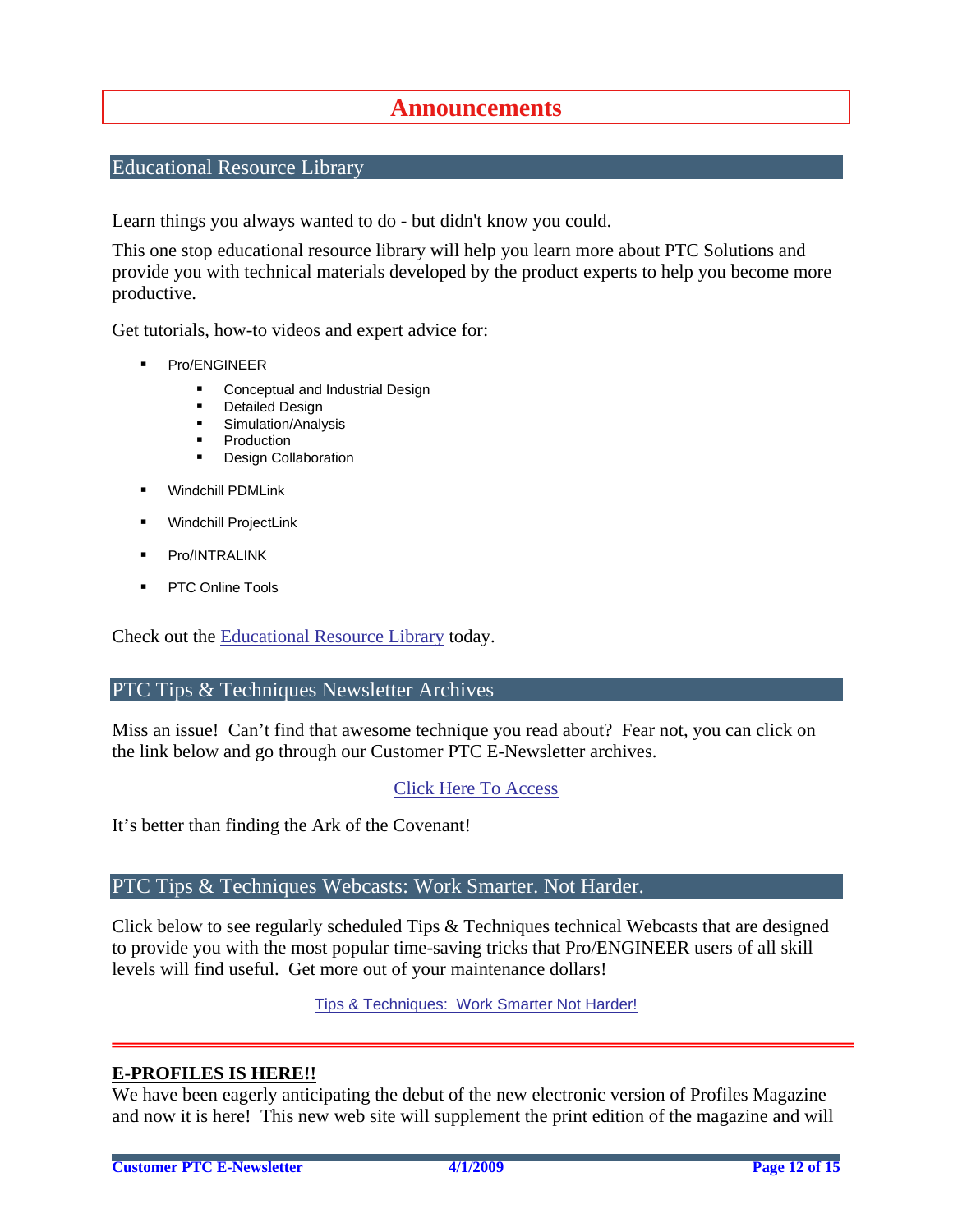provide new useful features not feasible with paper media. e-Profiles will provide you with 24x7, worldwide access to key information previously available exclusively in the print version. "Tips & Tricks," a popular feature pioneered by Pro/USER, has also moved to the web and will be expanded as the site matures.

Please take a few minutes to check out this new web site. We don't think you will be disappointed.

<http://profilesmagazine.com/>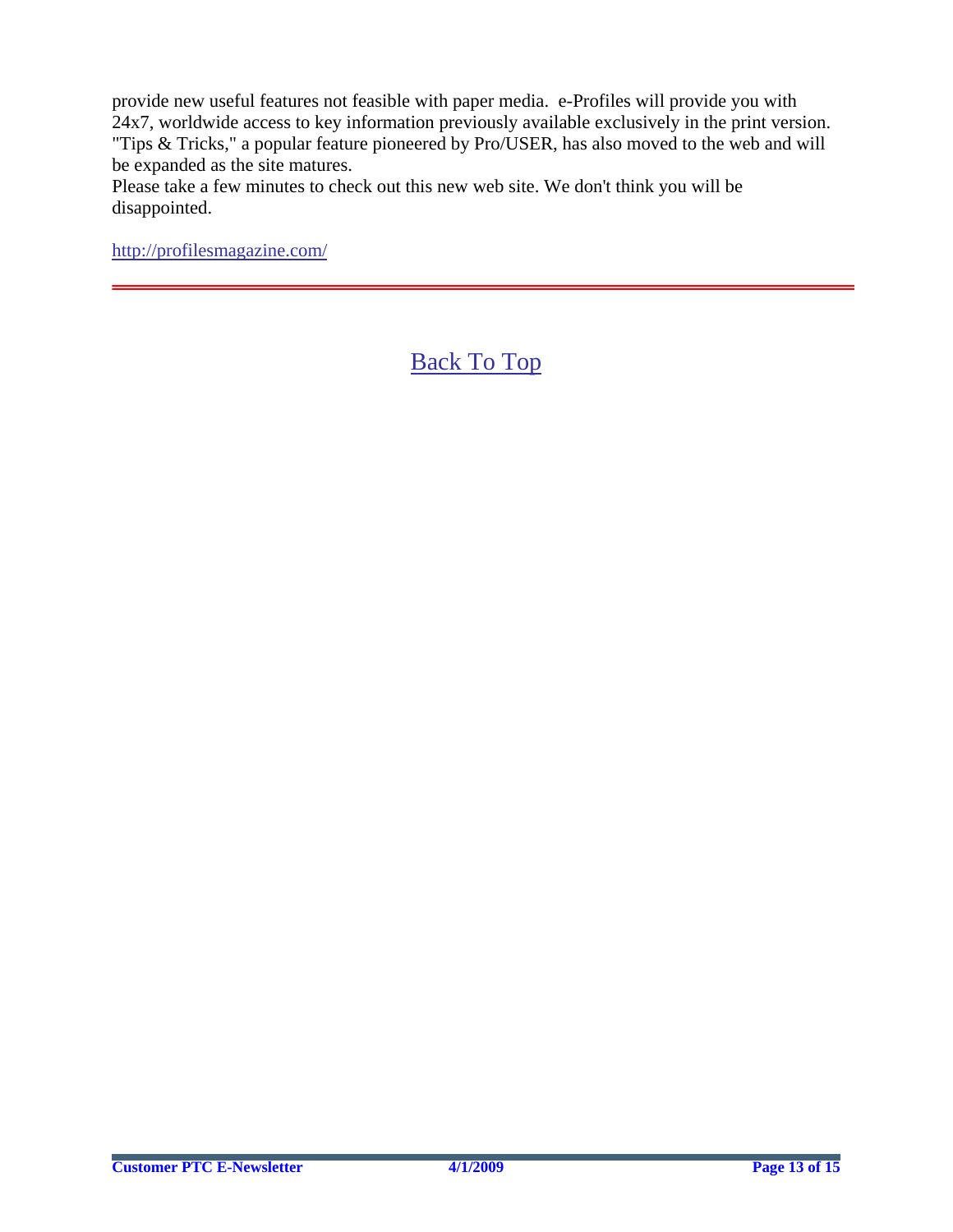# **Upcoming Events & Training Class Schedules**

<span id="page-13-0"></span>

| Upcoming, 2009       | Your local Pro/Engineer User Groups<br>http://www.ptcuser.org/rugs/ |
|----------------------|---------------------------------------------------------------------|
| June $7 - 10$ , 2009 | Orlando, FL USA<br>PTC/USER World Event<br>http://www.ptcuser.org/  |

#### Events

Our seminars and conferences seek to provide you with relevant information regarding product development trends in your industry as well as innovative software learning experiences. Think of them as a constructive day off where you can share experiences and swap ideas with your peers.

If you can't manage to get away, we'll bring it to you. Check back often for regularly scheduled live webcast events.

#### [You're Invited to Attend…](http://www.ptc.com/company/news/events/index.htm)

Please visit the [PTC Education Services](http://www.ptc.com/services/edserv/) website for the latest training information including course descriptions, schedules, locations, and pricing.

• Attend a course at any PTC Center and receive a free copy of Pro/ENGINEER Wildfire Student Edition!

<http://www.ptc.com/services/edserv/index.htm>

#### Live Instructor-Lead Virtual PTC Training Courses

Virtual Classrooms provide interactive learning with a trained PTC instructor in convenient and manageable sessions that last approximately 4 hours over a series of days. It's easy to join a class right from your desk using a phone or voice-over IP technology.

Sessions are performed just like a traditional ILT (including interactive exercises where you and the instructor can work on lab exercises together) and feature some of our most popular ILT courses. These sessions cover the exact same material as the traditional ILT in-center courses. Also look for some of our most frequently requested mini-topics delivered in the same format that are only an hour - two hours in duration.

If you have any questions about these sessions or would like to see getting other courses, not on this list, on the schedule please feel free to contact me for more details. They are a great way to bring training to you without you having to worry about location or being out from work for long stretches.